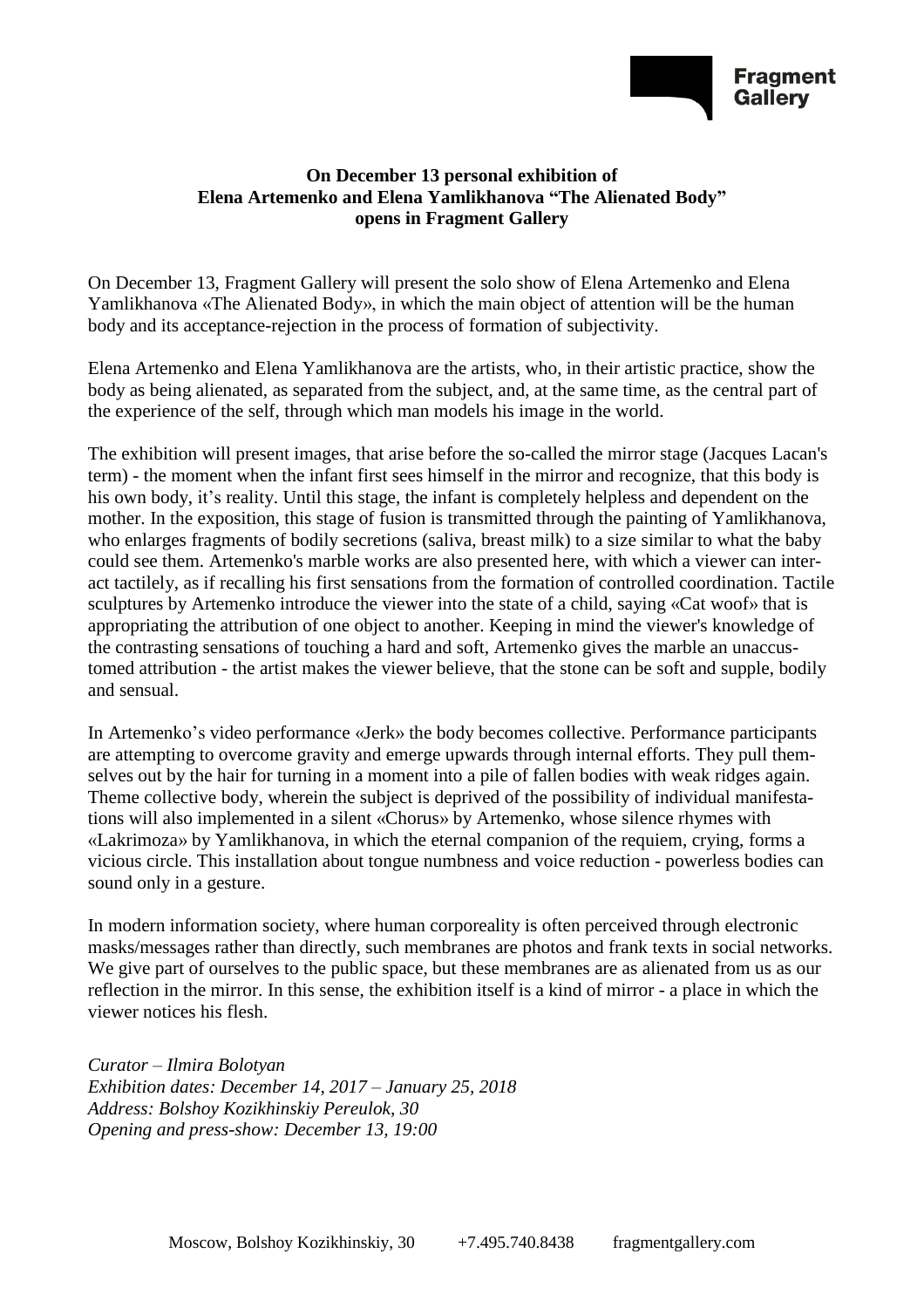

*Elena Artemenko (1988/Krasnodar) – Russian video-artist, sculptor. Graduated from* The Rodchenko Art School*, workshop «New media: video and art of new technologies». A nominee of the Kandinsky Prize (2012-2014), an owner of Grand Prix of the Transmission Video Art Festival (2017), the first prize of the Foresight Filmfestival in German (2016), Grand Prix of the Brewhouse art prize (2017), prize of the Best Russian Video (2016) and jury special mention of the International Video Art Festival Now&After (2014), Sharjah Art Foundation's Grand owner, UAE (2014), Kooshk Artist Residency Award, Iran (2015), A-i-R Barents residency program, Norway (2015). Elena has participated in WRO Biennale (2017), Alternative Film/Video Festival, Serbia (2016), Internationale Kurzfilmwoche Regensburg (2015), European Media Art Festival (2017 и 2014), Oslo Screen Festival (2014) and other exhibitions and festivals in Russia, German, Poland, Norway, Sweden, England, Serbia, Austria, France and Cuba. Lives and works in Moscow.*

*Elena Yamlikhanova (1987/ Novokuznetsk) – Russian artist. Graduated from Moscow State Academic Art Institute named Surikov (2010-2016). A participant of such exhibitions as «Look in me» (2016, Aidan Studio, Moscow), «Frau wie SIE ist» and «Today» (2017, Grebencuk gallery, Basel), «Nude nature» (2016, Central House of Architect, Moscow), «I want» (2016, Aidan Studio, Moscow), «Online/offline» (2015, Aidan Studio, Moscow) и др.*

*Ilmira Bolotyan (1980/Chuvashia) – artist, curator, Candidate of Philological Sciences. Graduated from Moscow State Pedagogical University (2008), «BAZA» Institute for Contemporary Art (2013), «Free Workshops School of Contemporary Art» (2015). A staff member of the Archive Department Garage Museum of Contemporary Art. A member of the curatorial team of the First Triennial Of Russian Contemporary Art at Garage Museum of Contemporary Art (2017). Ilmira has participated in exhibitions in Russia and abroad. Among curatorial projects are «Body» (2015, Centre «Red», Moscow), «Ordinary martyrs» (2015, Centre «Red», Moscow), «A – Art. F – Feminism. Actual dictionary» (2015, different spaces, Moscow), «Psycho» и Stem of the Black Grass (2016, 2017, CCI «Fabrika») and others.*

*Fragment Gallery was founded in December 2016. It works with young artists that it promotes in Russia and Europe. It selects young artists that have already begun to make a name for themselves. In 2017 the gallery took part in International Contemporary Art Fair Cosmoscow for the first time. The gallery's booth has got a prize as the best booth of the artfair. Among gallery's projects are the personal Zina Isupova's exhibition* The area of Inouthenticity*, that focuses on analysis of how mass-media and social networks change perception of military conflicts; Ilya Fedotov-Fedorov's exhibition* Preservation Instinct*, the Parallel Programme of the 7 th Moscow International Biennale of Contemporary art. Earlier, the gallery presented Ilmira Bolotyan's solo show* Dates at the Museum *that studied communication on dating sites and made a critique of contemporary art; Alexey Martins' project* Mental Firewood *devoted to the Siberian mentality;* Azerbaijan Baroque*, the first solo show in Moscow by the Baku artist Farhad Farzaliyev; a solo project by the musician and performance artist Lisokot; and others.*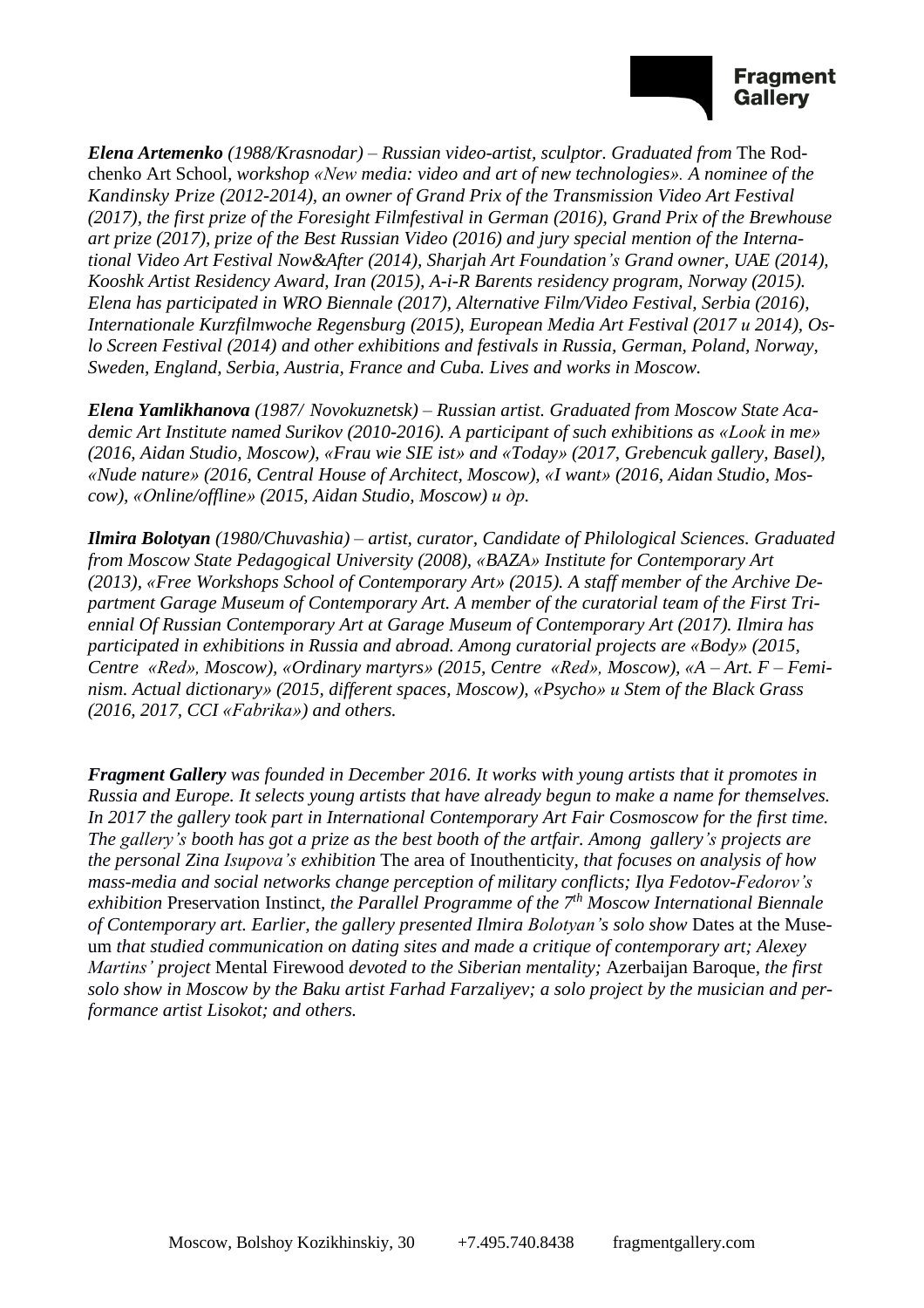



Artemenko Elena. Tactile sculptures. Marble. 47 х 10 х 30 cm. 2017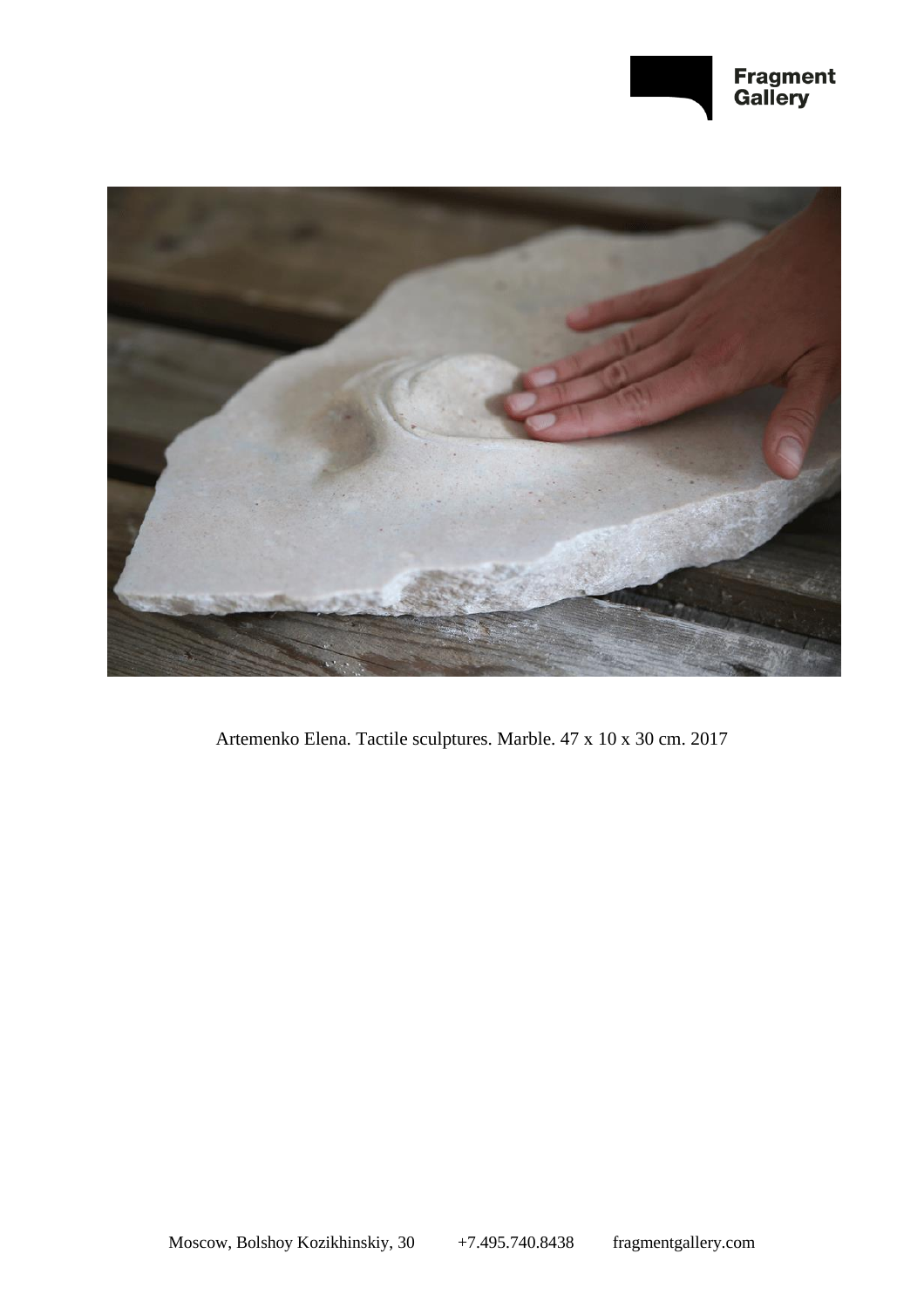



Artemenko Elena. The pull. HD video. 8' 25''. 2017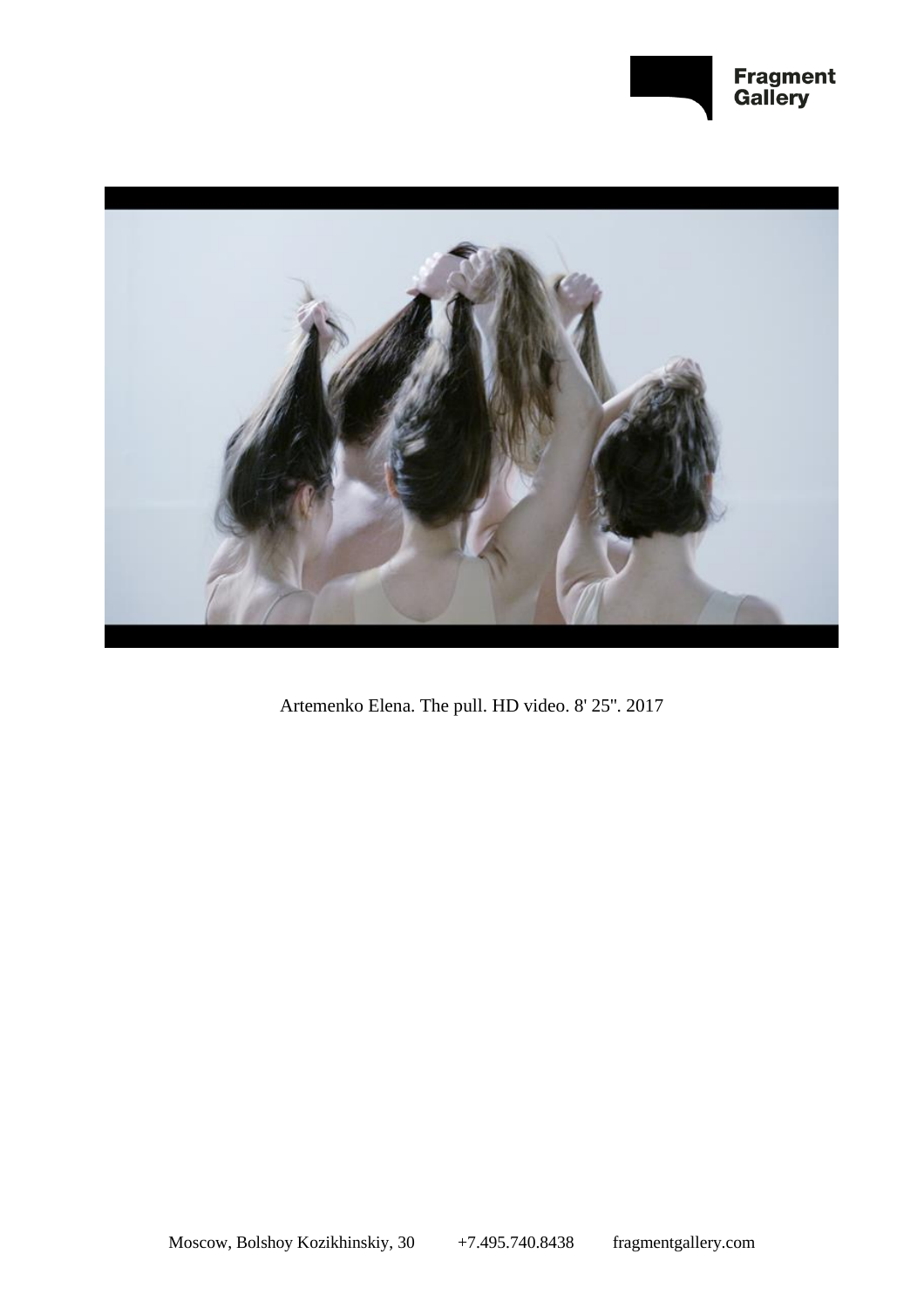



Yamlikhanova Elena. Lacrimosa. Canvas, oil. 110 x 110 cm. 2016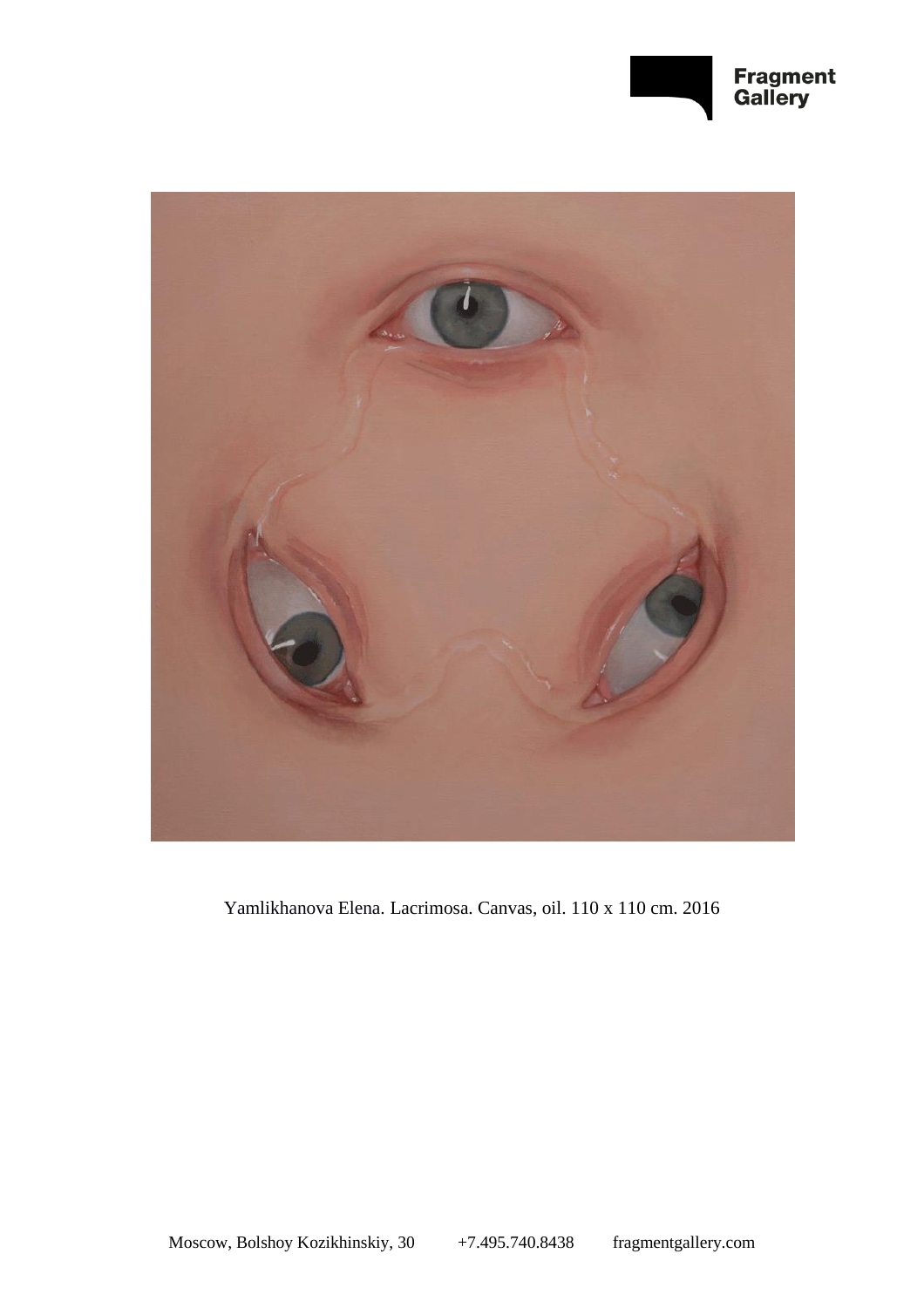



Yamlikhanova Elena. Pretend skin. Dress. Textile, doll eye, embroidery. Size S. 2017